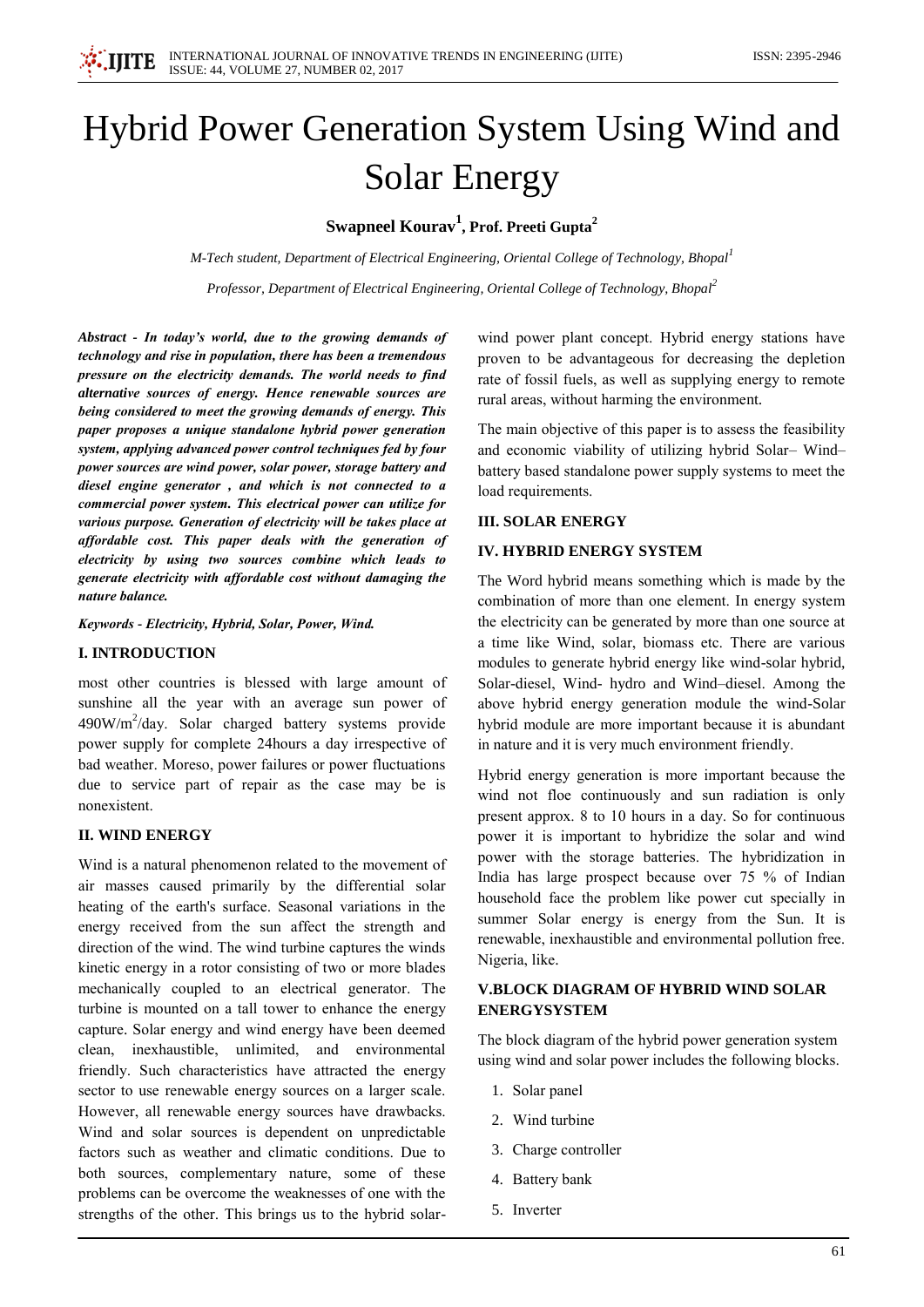#### **SOLAR PANEL**

Solar panel is use to convert solar radiation to the electrical energy. The physical of PV cell is very similar to that of the classical diode with a PN junction formed by semiconductor material. When the junction absorbs light, the energy of absorbed photon is transferred to the electron proton system of the material, creating charge carriers that are separated at the junction. The charge carriers in the junction region create a potential gradient, get accelerated under the electric field, and circulate as current through an external circuit. Solar array or panel is a group of a several modules electrically connected in series parallel combination to generate the required current and voltage. Solar panels are the medium to convert solar power into the electrical power.

#### **WIND TURBINE**

Wind turbine is that system which extracts energy from wind by rotation of the blades of the wind turbine. Basically wind turbine has two types one is vertical and another is horizontal. As the wind speed increases power generation is also increases. The power generated from wind is not continuous its fluctuating. For obtain the nonfluctuating power we have to store in battery and then provide it to the load.

## **CHARGE CONTROLLER**

Charge controller has basic function is that it control the source which is to be active or inactive. It simultaneously charge battery and also gives power to the load. The controller has over-charge protection, short-circuit protection, pole confusion protection and automatic dumpload function. It also the function is that it should vary the power as per the load demand. It add the both the power so that the load demand can fulfill. And when power is not generating it should extract power from battery and give it to the load

## **BATTERY BANK**

We have to choose battery bank size per the load requirement so that it should fulfill the requirement of load for calculating the battery bank size we need to find following data

1. Find total daily use in watt-hour (Wh).

2. Find total back up time of the battery For increase in battery bank size we need to connect cell in series so that we can get the larger battery bank size.

#### **INVERTER**

We have to choose greater rating inverter than the desired rating. The pure sign wave inverter is recommended in other to prolong the lifespan of the inverter. Inverter is need to convert DC power into AC power. As our load working on the AC supply so we need to convert DC power. The input voltage Output voltage and frequency, and overall power handling depends on the design of the specific device or the circuitry. The inverter does not produce any power. The power is provided by the DC source



Fig.1 Block diagram of Hybrid energy system

# VI. SIMULATION MODEL OF WIND SOLAR **HYBRID SYSTEM**

Simulation of the hybrid wind and PV system is shown in Figure. 1.3 which was done in MATLAB/SIMULINK environment. In Hybrid Wind-PV System, PV system acts as a main source. In Wind Energy conversion system, wind speed is varied continuously. PV and Wind systems are connected in parallel and the across this parallel combination, more than 30 V battery is connected which is in charging mode. If voltage across this parallel combination is

less than 30 V, battery is in discharging mode. If battery is only present in the circuit, percentage semi-oxide concentration linearly decreases and battery voltage rapidly decreases.

The main blocks in the above simulink diagram are Wind turbine block, Squirrel cage Induction Generator block, PV model block, MPPT block, DC/DC converter block, Battery model and discrete PWM generator block. The Wind turbine with optimum power control and pitch angle control act as prime mover for induction generator. The external inputs to the turbine are wind speed and rotor speed. Optimum power is obtained from the Power-Speed characteristics and it depends upon the speed of the turbine. Rotor side converter is controlled by vector control and its main objectives are active and reactive power flow control and maximum power point tracking. The grid side converter (Front End converter) main objective is to regulate the DC link capacitor voltage and this converter controls the power flow between the DC bus and the AC side.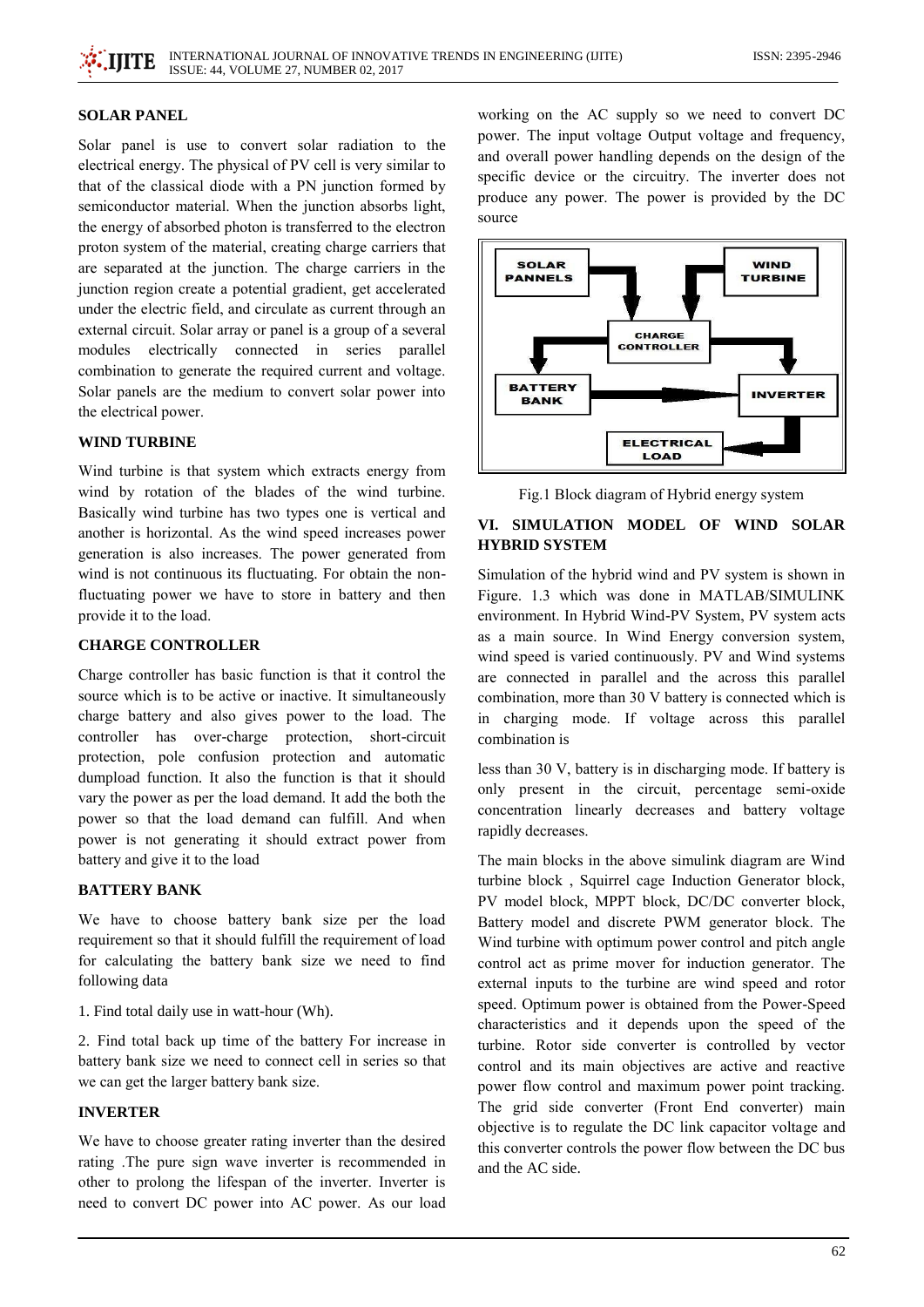

Figure 1.3 Simulation diagram of Hybrid wind and PV system



**VII. RESULTS** 

The results of the dynamic performance, which validates the efficient MPPT of PV generation system when the irradiance changes dramatically are presented. The output voltage is shown in Figure.



# **VII. CONCLUSION**

Hybrid power generation system is good and effective solution for power generation than conventional energy resources. It has greater efficiency. It can provide to remote places where government is unable to reach. So that the power can be utilize where it generated so that it will reduce the transmission losses and cost. Cost reduction can be done by increasing the production of the

equipment. People should motivate to use the non conventional energy resources. It is highly safe for the environment as it doesn't produce any emission and harmful waste product like conventional energy resources. It is cost effective solution for generation. It only need initial investment. It has also long life span. Overall it good, reliable and affordable solution for electricity generation.

#### **REFERENCES**

- [1] J. BhagwanReddey, D.N. Reddy, "Probablistic Performance Assessment of a Roof Top Wind. Solar Photo Voltaic Hybrid Energy System", Engineering Science and Education Journal, Vol. 2, No. 4, pp. 281-298, February 2008.
- [2] Stanley R. Bull, "Renewable Energy Today and Tomorrow", Proceedings of the IEEE, vol. 89, no. 8, pp. 316-381, August 2001.
- [3] R.Chedid& H. Akiki, "A decision Support Technique for the Design of Hybrid Solar -Wind Power System". IEEE Transaction of Energy Conversion, Vol. 13, No.1,pp. 154-176, March 1998.
- [4] RiadChedid&SafurRahman, "Unit Sizing and Control of Hybrid Wind Solar Power Systems", IEEE Transaction of Energy Con version, Vol. 12, No. 1, pp. 181-195, March 1997.
- [5] Rajesh Gopinath, Sangsun Kim, Jae-Hong Hahn, Prasad No. Enjeti, Mark B. Yeary and Jo W. Howze, "Development of a Low Cost Fuel Cell Inverter System with DSP Control", IEEE Transaction on Power Electronic Vol 19, No. 5 pp.654-854, Sept. 2004.